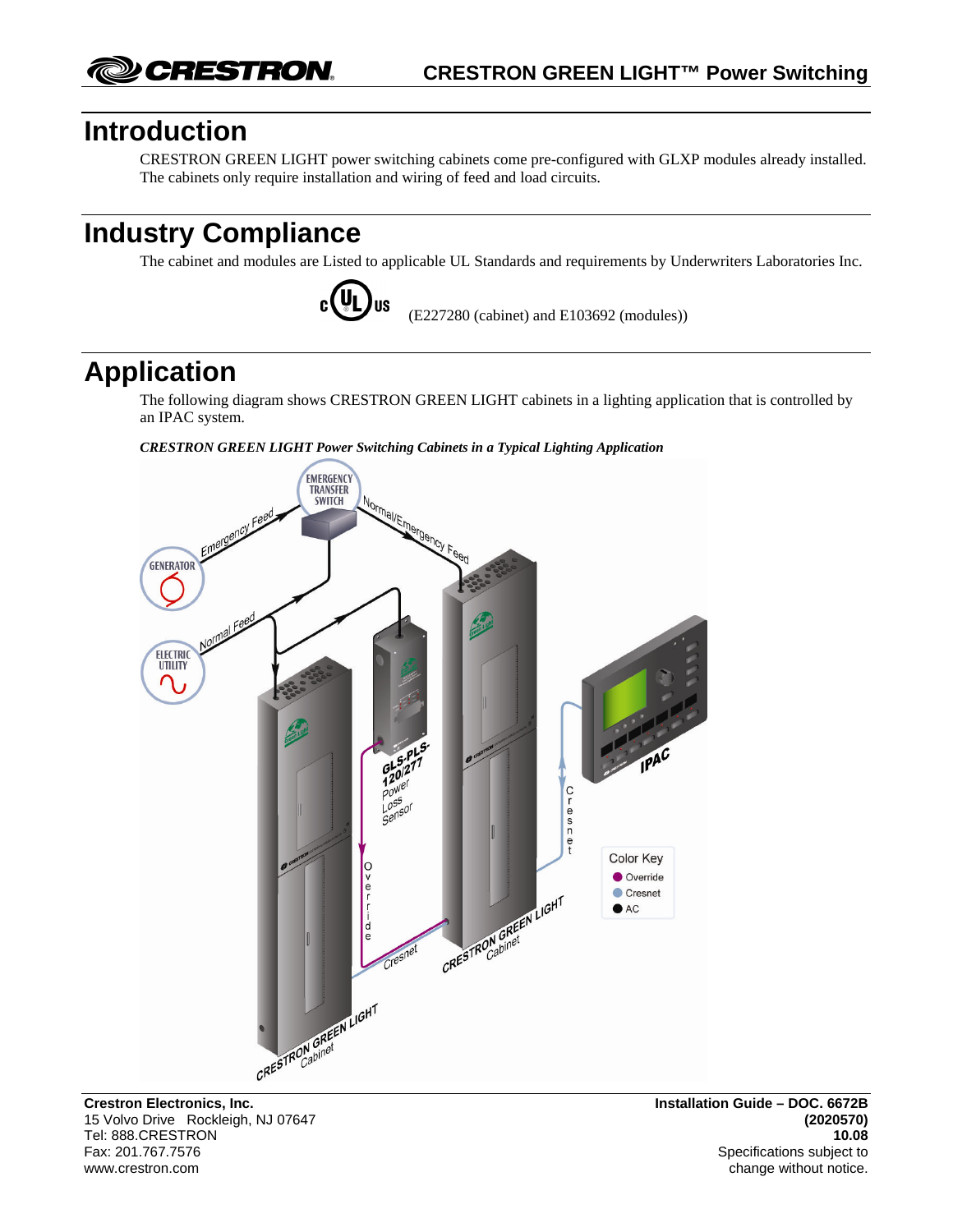# **Physical Description**

This section shows the exterior and interior dimensions of the CRESTRON GREEN LIGHT cabinet.

*External Dimensions of CRESTRON GREEN LIGHT Power Switching Cabinets* 



(FOR ¾" (19 mm) & ½" (13 mm) CONDUIT)<br>TYPICAL TOP & BOTTOM

| <b>External Dimensions of CRESTRON GREEN LIGHT Power Switching Cabinets</b> |  |  |  |
|-----------------------------------------------------------------------------|--|--|--|
|                                                                             |  |  |  |

| <b>DIMENSION</b> | 12 Breaker       | <b>30 Breaker</b> | 42 Breaker       | 42 Breaker (Short) |
|------------------|------------------|-------------------|------------------|--------------------|
| Н1               | 37 1/2" 953 mm)  | $70$ " (1.8 m)    | 90" (2.3 m)      | 78 15/16" (2 m)    |
| H <sub>2</sub>   | 3" (77 mm)       | $3.5/8$ " (93 mm) | $35/8$ " (93 mm) | $3.5/8$ " (93 mm)  |
| Н3               | 32 7/8" (836 mm) | 59 3/8" (1.5 m)   | 79 3/8" (2.0 m)  | 66" (1.7 m)        |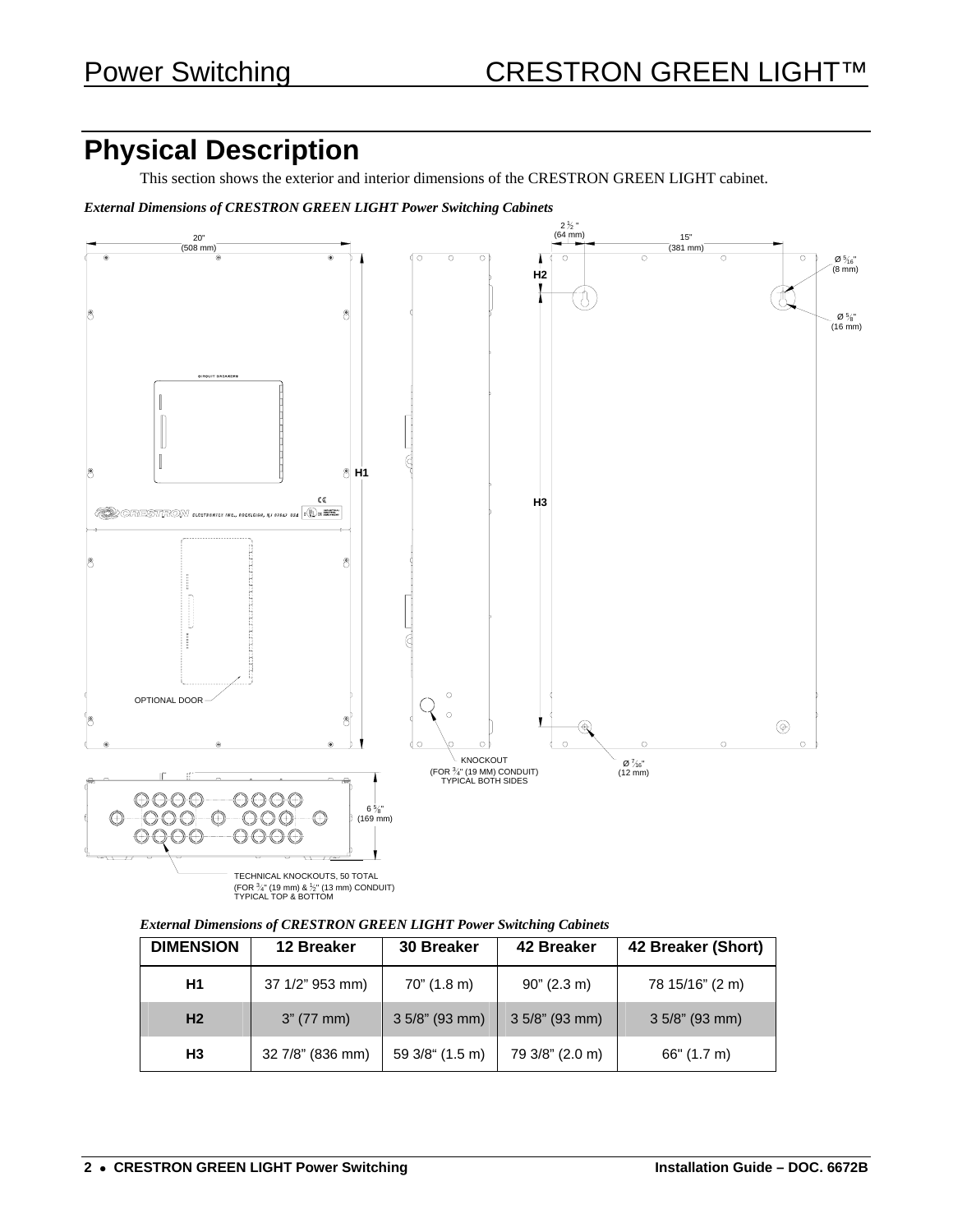

*Interior Dimensions of CRESTRON GREEN LIGHT Cabinets (120/208 VAC, left; 277/480 VAC, right)* 

*Interior Dimensions of CRESTRON GREEN LIGHT Cabinets*

|                  | <b>120 Service</b>                    |                                | 277 Service         |                     |                                |                                  |
|------------------|---------------------------------------|--------------------------------|---------------------|---------------------|--------------------------------|----------------------------------|
| <b>DIMENSION</b> | 12 Breaker                            | 30 Breaker                     | 42 Breaker          | 12 Breaker          | <b>30 Breaker</b>              | 42 Breaker                       |
| Η1               | $8 \frac{3}{4}$<br>$(223 \text{ mm})$ | 151/8"<br>$(385 \, \text{mm})$ | 18 1/8"<br>(461 mm) | 7.1/16"<br>(180 mm) | 12.1/16"<br>$(310 \text{ mm})$ | 15 1/16"<br>$(383 \, \text{mm})$ |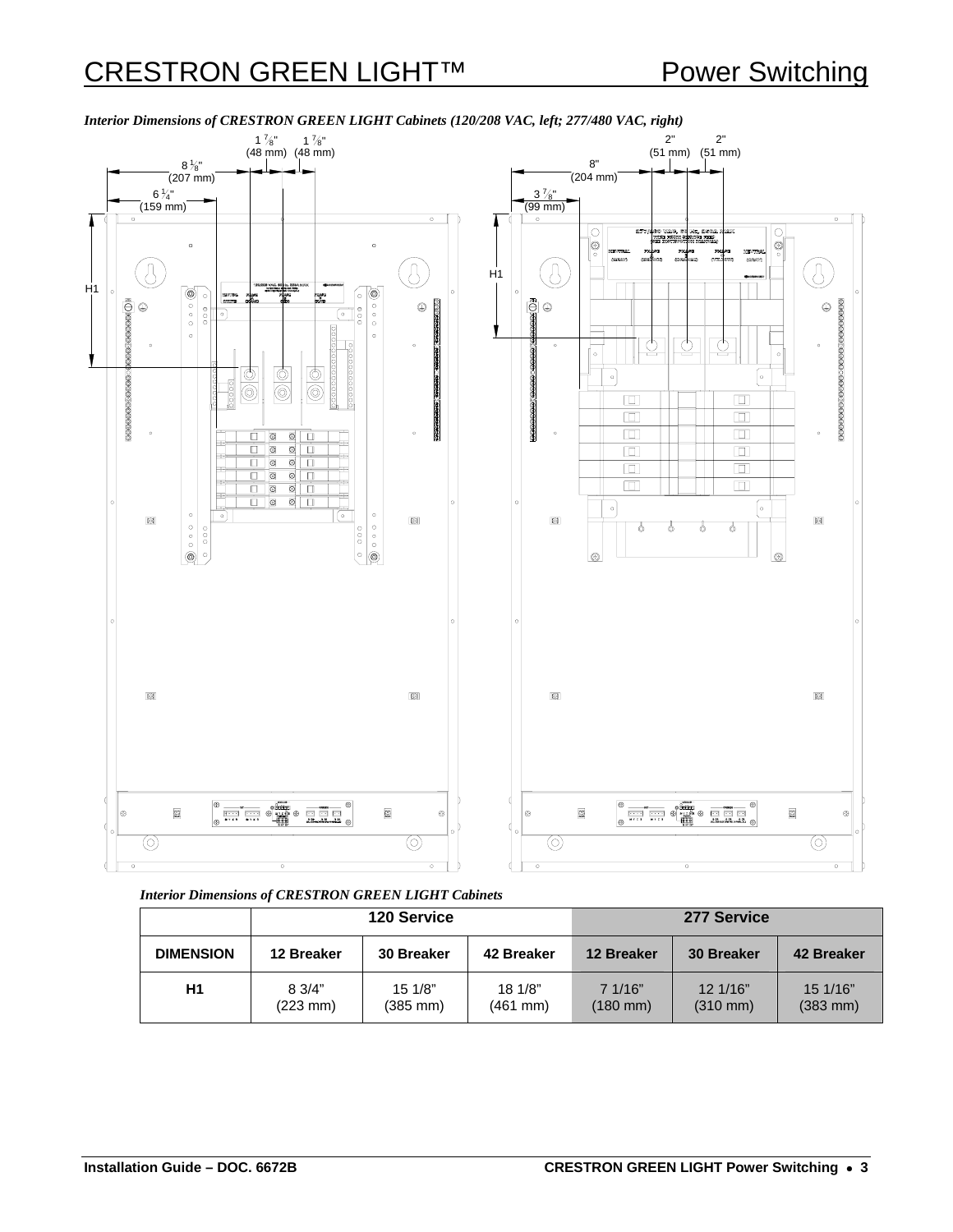## **Installation**

Observe the following when installing the cabinet:

- The cabinet must be mounted by a licensed electrician in accordance with all national and local codes. Refer to the diagram below for specific requirements.
- The cabinet is designed for surface mounting on a wall.
- Cabinets are intended for indoor use only.
- The ambient temperature range should be  $32^{\circ}F$  to  $104^{\circ}F$  (0 $^{\circ}C$  to 40 $^{\circ}C$ ). The relative humidity should range from 10% to 90% (non-condensing). Allow adequate clearance in front of the cover for servicing.

#### *Mounting Location*

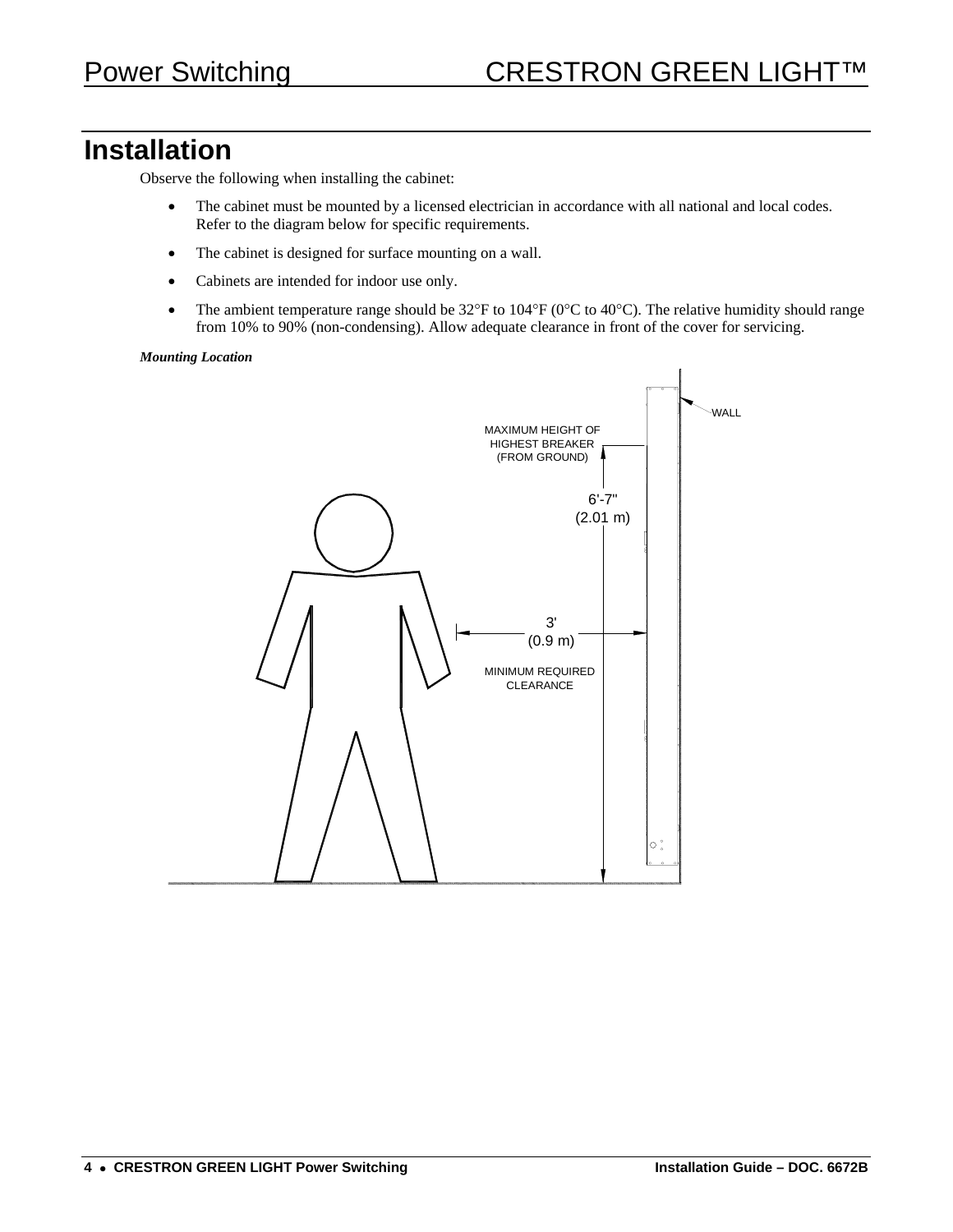# <span id="page-4-0"></span>**Wiring**

**NOTE:** All wiring must be installed in accordance with all local and national electrical codes.

**NOTE:** Refer to the torque settings specified on pages [6,](#page-5-0) [7](#page-6-0) and [8.](#page-7-0)

CRESTRON GREEN LIGHT cabinets are shipped with GLXP modules installed and prewired to the branch circuit breakers. The following must be performed after installation:

- Connect incoming feed conductors to the breaker panel (section **A** of the following diagram)
- Connect load wiring to GLXP module outputs (section **B** of the following diagram)
- Connect control wiring (section **C** of the following diagram)

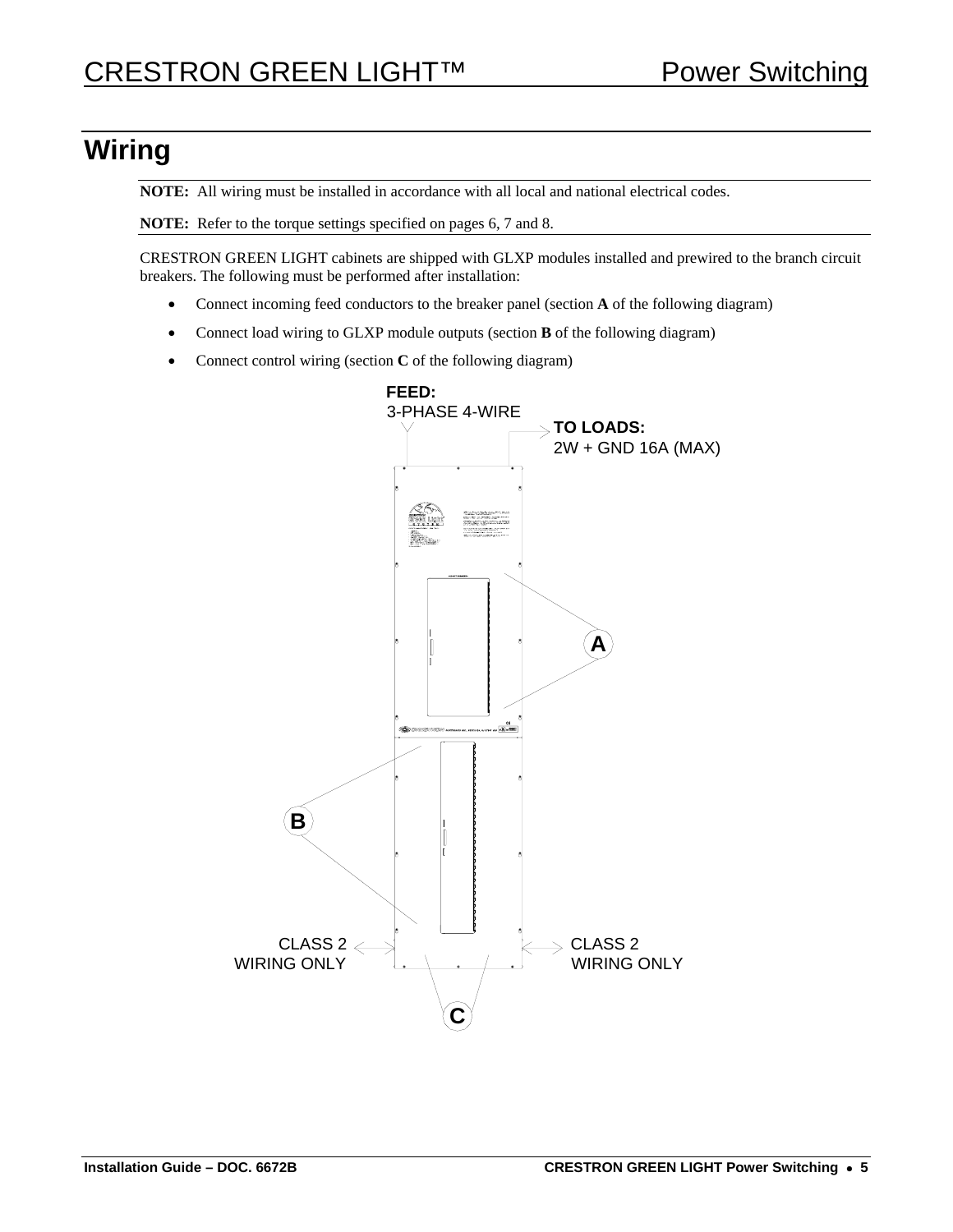## **Feed Wiring (Section A)**

*Feed Wiring for MLO (left) and MCB (right) Applications* 



Refer to the following table for information on wiring the feed to the panel.

#### <span id="page-5-0"></span>*Feed Wire Information*

|                                                                                                                      |                                                        | 120 Volt Models                                            |                | 277 Volt Models                                    |                                                                    |                              |
|----------------------------------------------------------------------------------------------------------------------|--------------------------------------------------------|------------------------------------------------------------|----------------|----------------------------------------------------|--------------------------------------------------------------------|------------------------------|
| <b>TERMINAL</b>                                                                                                      | <b>CONNECTOR MAX</b><br><b>WIRE RANGE</b>              | <b>TORQUE</b>                                              | Max<br>Current | <b>CONNECTOR MAX</b><br><b>WIRE RANGE</b>          | <b>TORQUE</b>                                                      | <b>Max</b><br><b>Current</b> |
| Neutral and<br>Main Lugs                                                                                             | 10-2/0 AWG (CU) or<br>6-2/0 AWG (AL)                   | $15$ lb-ft<br>(20.3 Nm)                                    |                | 6-350 kcmil (CU or AL)<br>1/0-750 kcmil (CU or AL) | 275-300 lb-in<br>$(31.1 - 33.9$ Nm)                                |                              |
|                                                                                                                      | 6 - 300 kcmil (CU or AL)                               | $21$ lb-ft<br>(28.5 Nm)                                    | 225            |                                                    |                                                                    | 250                          |
| <b>Neutral Bus</b>                                                                                                   | 14-10 AWG(CU) or<br>12-10 AWG (AL)<br>8 AWG (CU or AL) | $20$ lb-in<br>$(2.3 \text{ Nm})$<br>$25$ lb-in<br>(2.8 Nm) | Amps           | 14-6 AWG (CU or AL)<br>14-2/0 AWG (CU or AL)       | 24-35 lb-in<br>$(2.7 - 4.0$ Nm)<br>40-50 lb-in<br>$(4.5 - 5.6$ Nm) | Amps                         |
|                                                                                                                      | 6-4 AWG (CU or AL)                                     | $35$ lb-in<br>(4.0 Nm)                                     |                |                                                    |                                                                    |                              |
| Use copper or aluminum conductors only – rated 75°C.                                                                 |                                                        |                                                            |                |                                                    |                                                                    |                              |
| WARNING: Failure to properly tighten lugs may result in poor electrical connection and overheating of the terminals. |                                                        |                                                            |                |                                                    |                                                                    |                              |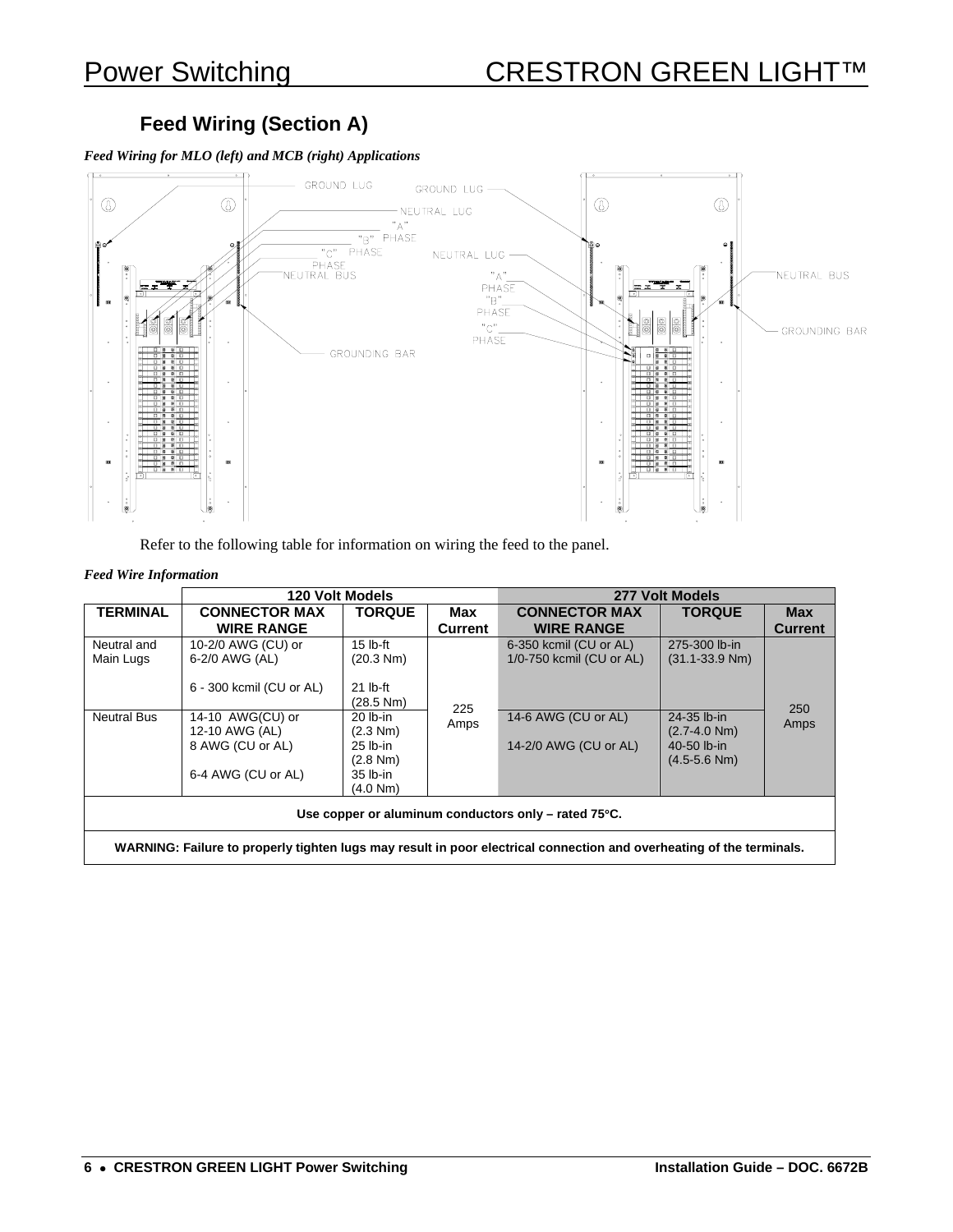## **Load Wiring (Section B)**

**CAUTION:** Bypass jumpers are provided on each output to allow testing and to protect the module during installation. The jumper shorts the **L** and **SW** terminals so that the load circuit is energized when the branch breaker is on. Do not remove the bypass jumper until all feed and load wiring has been completed, and the circuits have been tested for electrical faults.

#### **NOTE:** Use copper conductors only – rated 75°C.

#### *Wire Gauge and Torque Values*

<span id="page-6-0"></span>

| <b>TERMINAL</b>                           | <b>CONNECTOR MAX WIRE RANGE</b> | <b>TORQUE</b>                   | <b>STRIP LENGTH</b>       |  |  |
|-------------------------------------------|---------------------------------|---------------------------------|---------------------------|--|--|
| <b>LOAD OUTPUTS</b>                       | 14-10 AWG                       | 4.43 lb-in<br>(0.5 Nm)          | 5/16"<br>$(8 \text{ mm})$ |  |  |
| <b>DIM CONTROL</b><br>(GLXP-DIMFLV8 only) | 28-12 AWG                       | 4.43 lb-in<br>(0.5 Nm)          | 5/16"<br>$(8 \text{ mm})$ |  |  |
| <b>GROUND BAR</b>                         | 14-10 AWG                       | 35 lb-in<br>(4.0 Nm)            | 5/16"<br>$(8 \text{ mm})$ |  |  |
| <b>GROUND LUG</b>                         | 14-4 AWG                        | 45-25 lb-in<br>$(5.1 - 2.8$ Nm) | 3/4"<br>(19 mm)           |  |  |

1. Each output has a label with the number of the controlling circuit breaker printed on it. With the corresponding circuit breaker turned off, connect the controlled circuit (LOAD) wires to the output per the markings on the module as shown in the following diagrams. Terminals for load wiring accept one  $10 - 14$ AWG wire.

*Load Wiring for GLXP-SW10, GLXP-SW16, GLXP-HSW8, GLXP-HSW12, and GLXP-DIMFLV8 (Jumper Installed)* 



**\*** A **NEUTRAL** connection is only present on **OUTPUT 1**.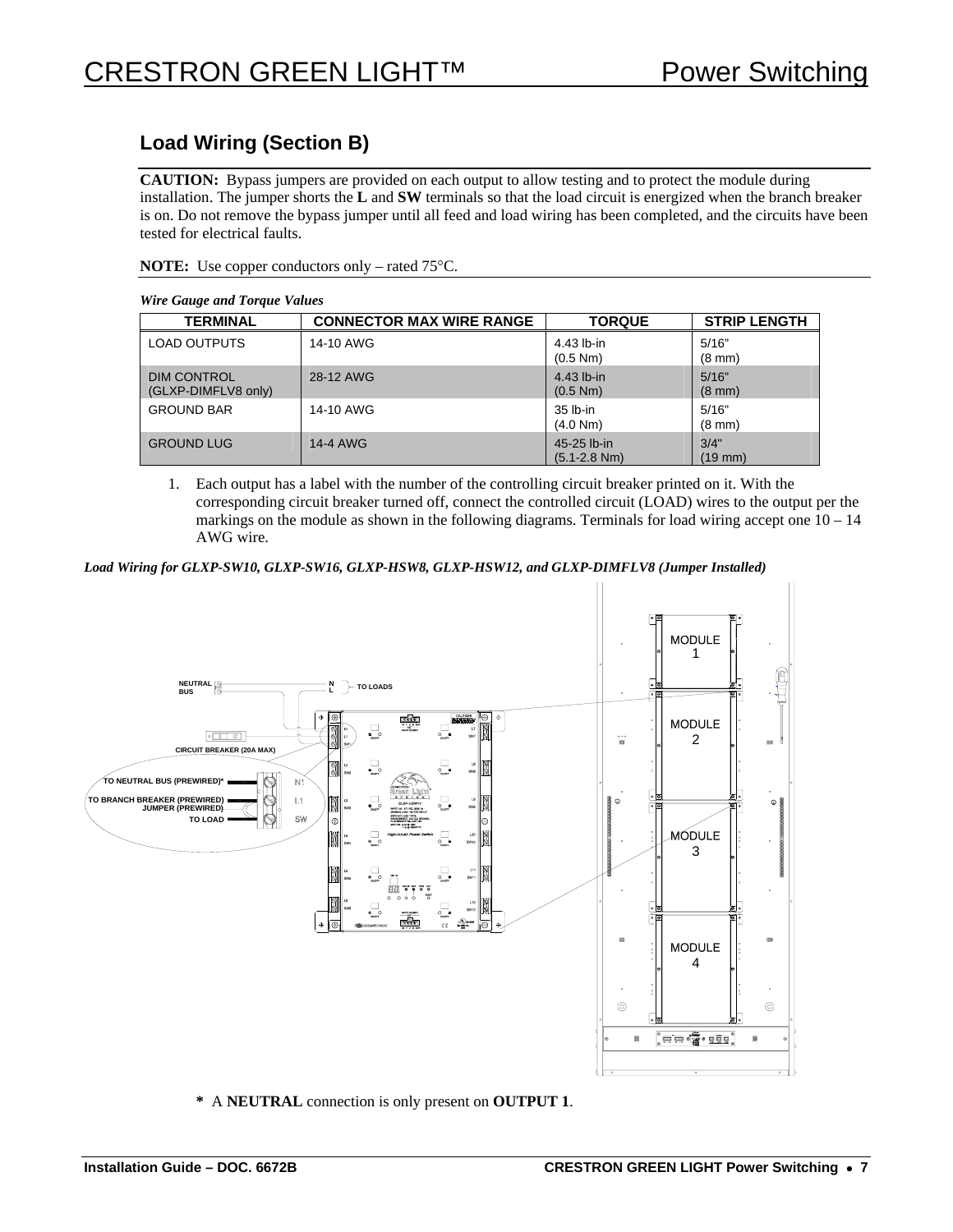# Power Switching CRESTRON GREEN LIGHT

The GLXP-DIMFLV8 also requires wiring the terminals for 0-10 VDC control wire. Refer to the following diagram when connecting the dimmable ballast. Each control wire terminal accepts one 12 – 28 AWG wire.

*0-10 VDC Control Wiring for GLXP-DIMFLV8 Only*



- 2. Test the circuit for electrical faults by turning on each circuit breaker, checking that the breakers do not trip, and that power is delivered to the proper loads.
- 3. Turn off the circuit breaker(s) and remove all jumpers.
- 4. Turn on the circuit breakers.

## **Control Wiring (Section C)**

The bottom of the cabinet contains Cresnet<sup>®</sup> connections for interfacing to the rest of the Crestron<sup>®</sup> control system. It also provides an override input which can be tied to devices such as the GLS-PLS-120/277 phase-loss sensor, or other devices that provide a dry contact closure (manual switch, fire alarm relay, etc.).

**NOTE:** Interface connectors for **NET** (x2), **POWER** (x1), and **OVERRIDE** (x1) ports are provided.

<span id="page-7-0"></span>

| <i>may sample and rorger radios</i> |                                       |            |                  |  |  |
|-------------------------------------|---------------------------------------|------------|------------------|--|--|
| <b>TERMINAL</b>                     | <b>CONNECTOR MAX</b><br><b>TORQUE</b> |            | <b>STRIP</b>     |  |  |
|                                     | <b>WIRE RANGE</b>                     |            | <b>LENGTH</b>    |  |  |
| <b>NET</b>                          | <b>12 AWG</b>                         | 4.43 lb-in | 1/4"             |  |  |
|                                     |                                       | (0.5 Nm)   | $(6 \text{ mm})$ |  |  |
| <b>POWER</b>                        | 26-12 AWG                             | 4.43 lb-in | 1/4"             |  |  |
|                                     |                                       | (0.5 Nm)   | $(6 \text{ mm})$ |  |  |
| <b>OVERRIDE</b>                     | 26-12 AWG                             | 4.43 lb-in | 1/4"             |  |  |
|                                     |                                       | (0.5 Nm)   | (6 mm)           |  |  |

#### *Wire Gauge and Torque Values*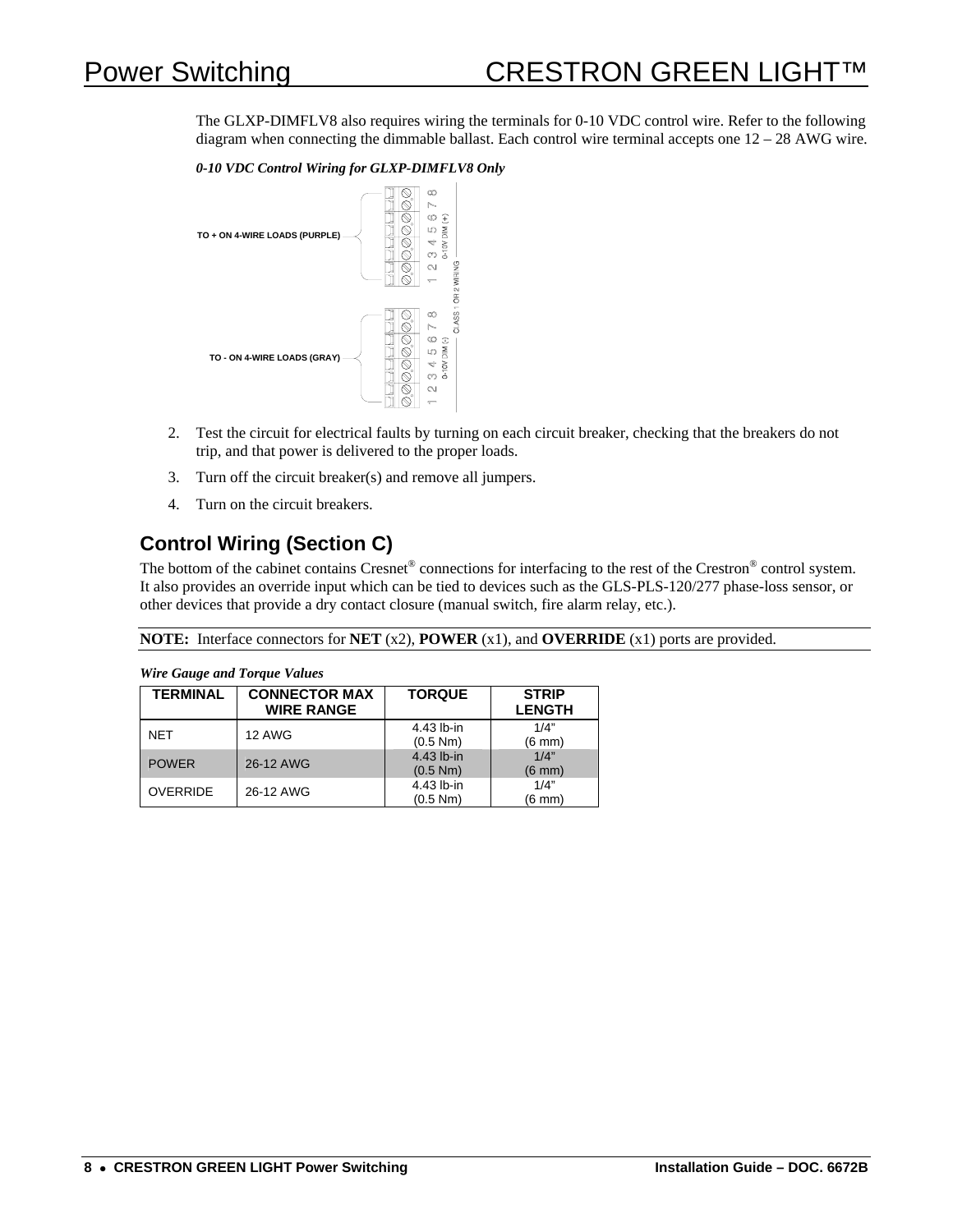#### *Connector Wiring*



#### *NET Port Wiring*

When wiring the supplied **NET** connectors for connection to a Crestron control system or other device on the Cresnet network, use Crestron certified wire such as CRESNET-NP or CRESNET-P.

To ensure optimum performance over the full range of your installation topology, use Crestron certified wire. Failure to do so may incur additional charges if support is required to identify performance deficiencies because of using improper wire.

When daisy-chaining connections between **NET** ports, strip the ends of the wires carefully to avoid nicking the conductors. Twist together the ends of the wires that share a pin on the network connector, insert the connection into the Cresnet connector, and tighten the retaining screw. Repeat the procedure for the other three conductors.

#### *POWER Port Wiring*

Low voltage (24 VDC) power must be supplied to the modules either internally via devices connected to the **NET** port or externally via a Cresnet power supply connected to the **POWER** port.

To power the modules internally from line power, install a jumper from the **INT** pin on the supplied **POWER** connector to the **EXT** pin on the **POWER** connector as shown in the following diagram.

#### *Providing Cresnet Power Internally*



When a lighting module is powered from line power, the module's **PWR** LED will illuminate.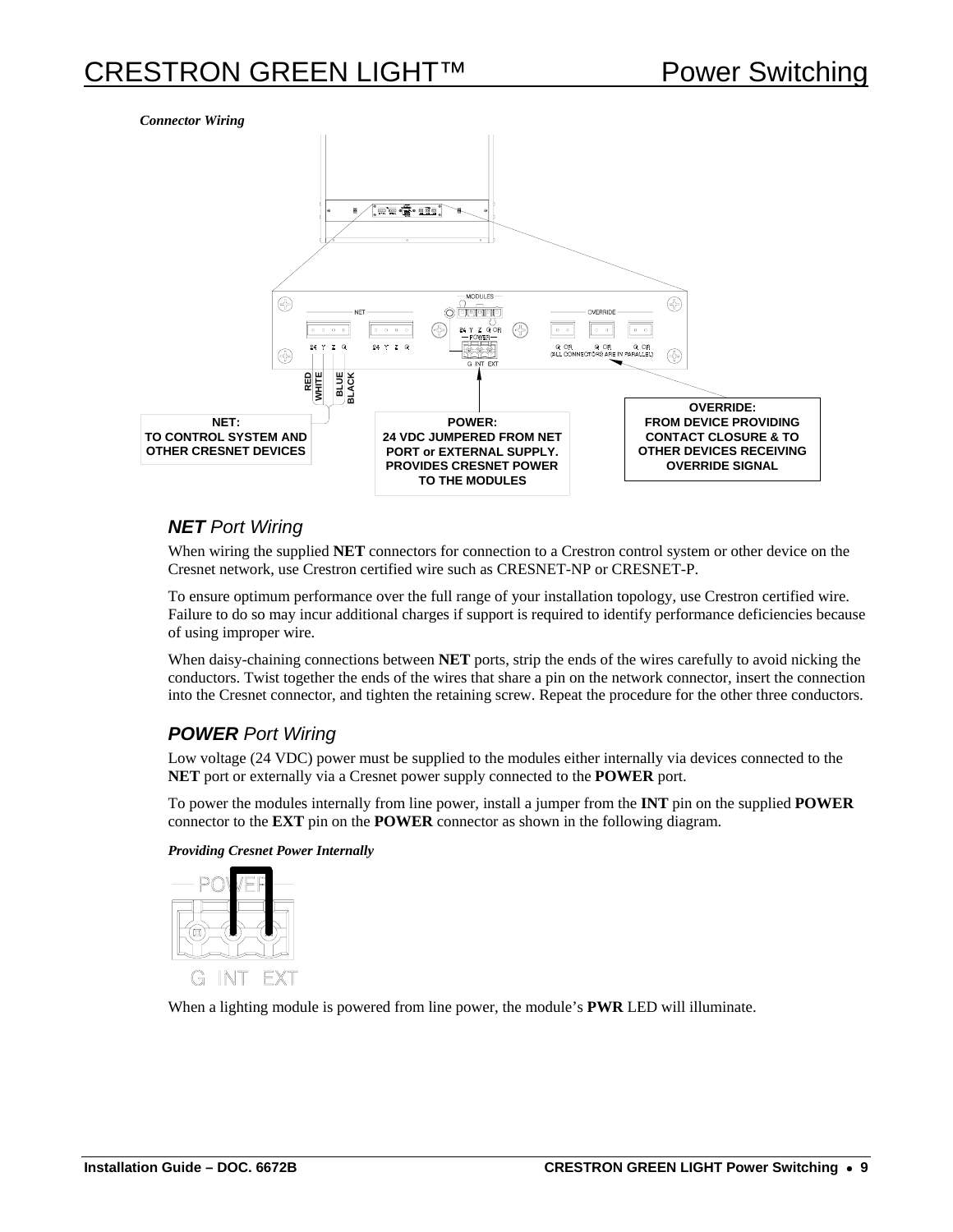To power the modules externally from a Cresnet 24 VDC power supply, connect the external power supply to the **EXT** and **G** pins on the **POWER** supplied connector as shown in the following diagram.

*Providing Cresnet Power Externally* 



When properly connected and receiving 24 VDC power externally, the green LED next to the **MODULES** port will light.

When a lighting module is powered from a Cresnet power supply in the absence of line power, the module's **PWR** LED will flash.

#### *OVERRIDE Port Wiring*

Low-voltage input devices such as the Crestron GLS-PLS-120/277 phase-loss sensor or any device that provides a dry contact closure can be connected to the supplied **OVERRIDE** connector on the bottom of the cabinet.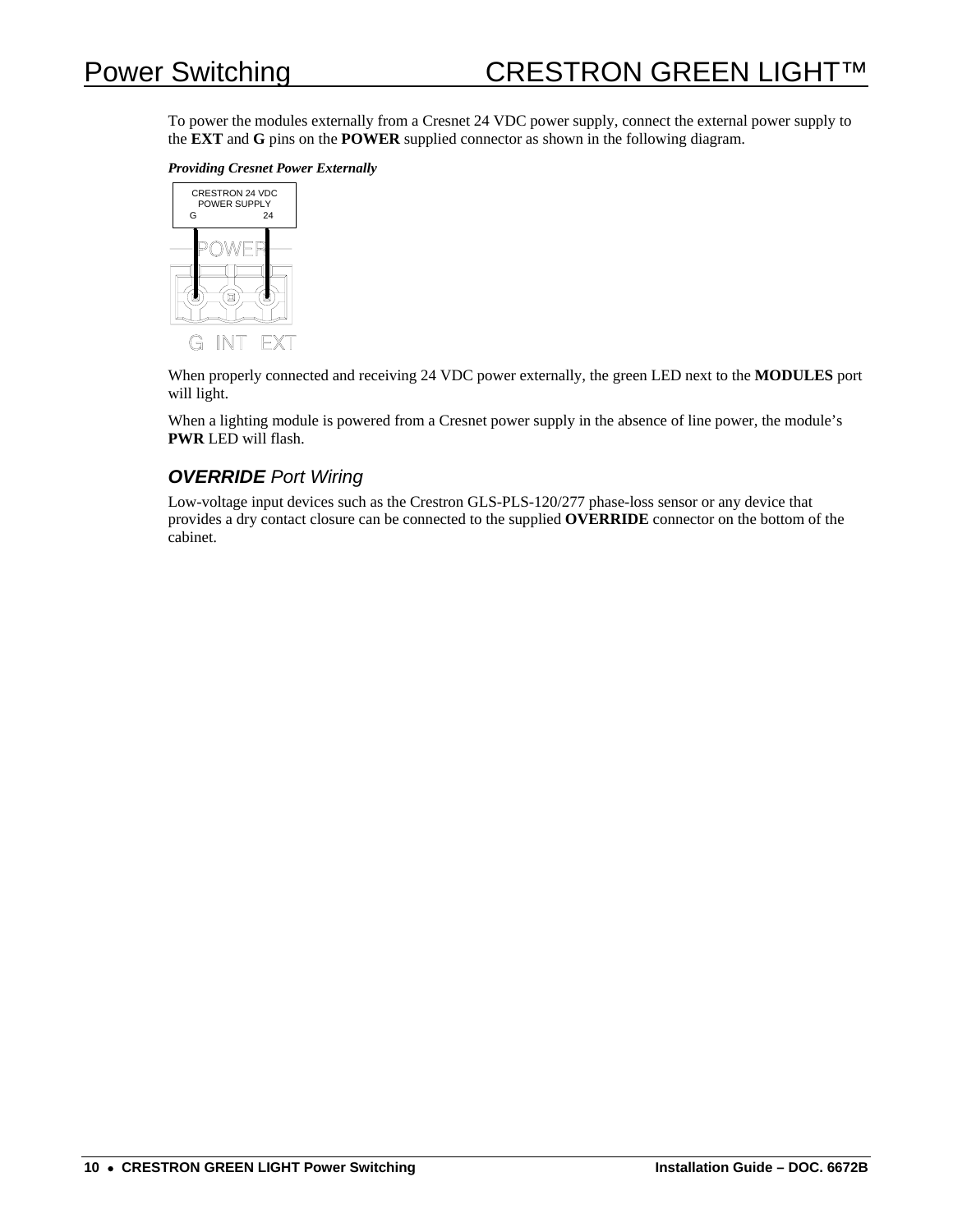# <span id="page-10-1"></span>**Testing**

### **Manual Control**

A lighting module can be manually controlled from its front panel.

#### *GLXP-SW and GLXP-HSW Modules:*

The state of each output can be manually controlled from the front panel.

To toggle the output between off and on, tap the appropriate **ON/OFF** button. The corresponding LED illuminates and the output state is shown on the **NET ID** display ("oF" for off, "On" for on) for two seconds after the button is released.

**NOTE:** The control system program may change the settings if the *Override* mode is not enabled**.** 

#### *GLXP-DIMFLV8 Modules:*

The lighting level of each of the outputs can be manually controlled from the front panel.

To toggle the light between off and 100% (on), tap an output's **ON/OFF** button. The corresponding LED illuminates and the output level is shown on the **NET ID** display ("oF" for off, "On" for on) for two seconds after the button is released.

To ramp the lighting level up or down (until it reaches a limit), press and hold the output's **ON/OFF** button. To change the ramp direction, release the output's **ON/OFF** button, then press and hold it again. The corresponding LED illuminates and the output level is shown on the **NET ID** display as a percentage (01-99) for two seconds after the button is released.

**NOTE:** The control system program may change the settings if the *Override* mode is not enabled**.** 

### *Override* **Mode**

The *Override* mode overrides the control system program and sets all of the output states to the stored override values. For instructions on saving override settings, refer to "[Save Override](#page-10-0) Settings" [below.](#page-10-0)

To enable *Override* mode, press and release the **OVR** button. The **OVR** LED flashes slowly.

**NOTE:** If the *Override* mode was enabled from an external device (i.e. a contact closure is present on the **OVERRIDE** terminals), the **OVR** LED will flash quickly. Pressing the **OVR** button has no effect.

To disable *Override* mode, press the **OVR** button again. The **OVR** LED extinguishes and the outputs return to the states set by the control system program.

**NOTE:** If override states have not been stored, the factory default override state is all loads on.

### <span id="page-10-0"></span>**Save Override Settings**

The state of each output can be saved as an override setting, which can be automatically recalled when the *Override* mode is enabled.

**NOTE:** The control system program has a setting that can prevent locally saving the override state. If this setting is enabled, the display shows "Er" when trying to save override states. For more information, refer to the SIMPL Windows help file.

To save the state of all of the outputs as an override setting, press and hold the **OVR** button for three seconds. The **OVR** LED blinks to indicate the new override settings have been stored.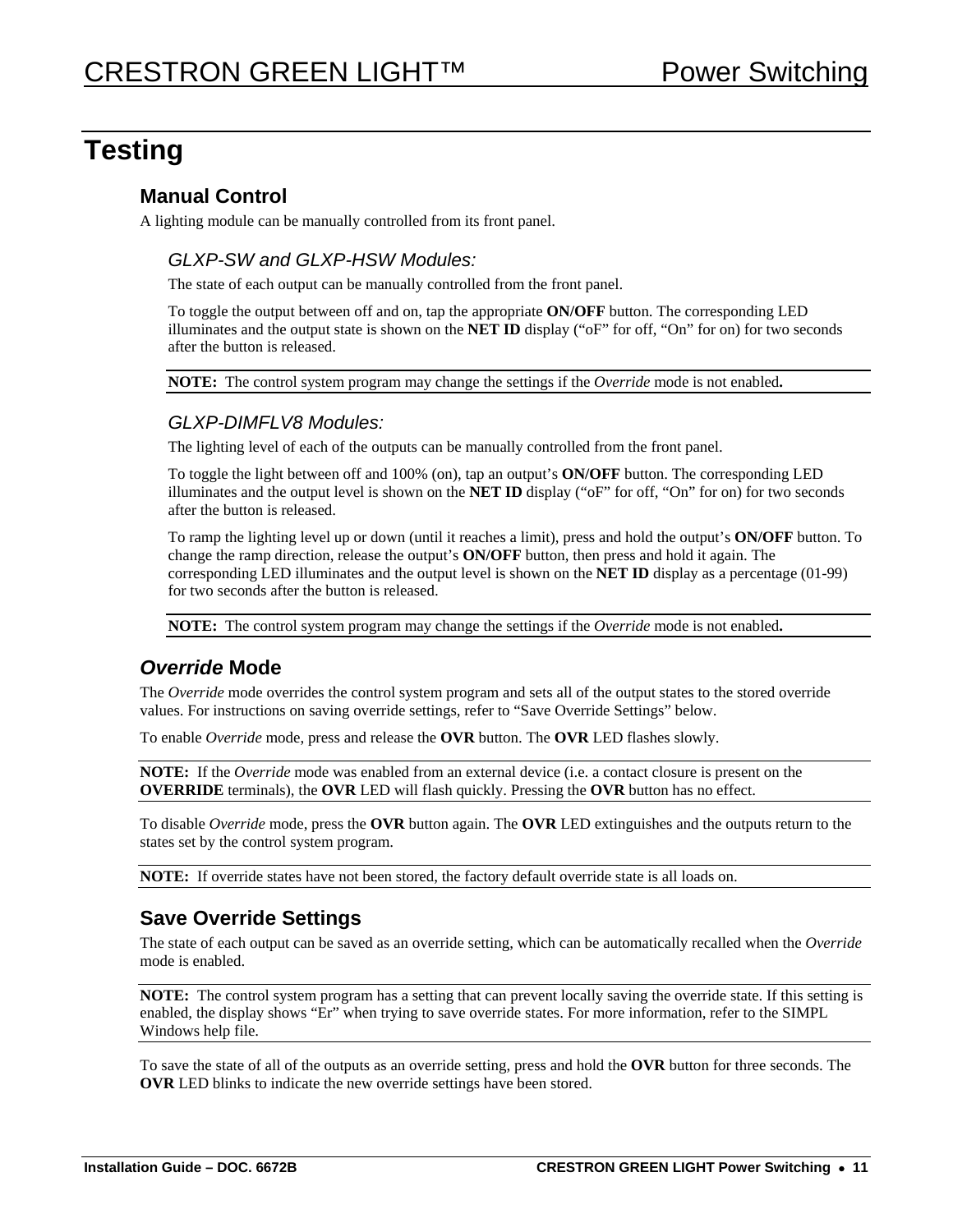# **System Operation and Commissioning**

This cabinet has been designed as a component of a programmed Crestron system. System commissioning by an authorized Crestron representative **must** be performed to ensure system operation.

Once the cabinet has been wired and the modules have been tested, contact Crestron at 1-888-CRESTRON [1-888-273-7876] to schedule commissioning.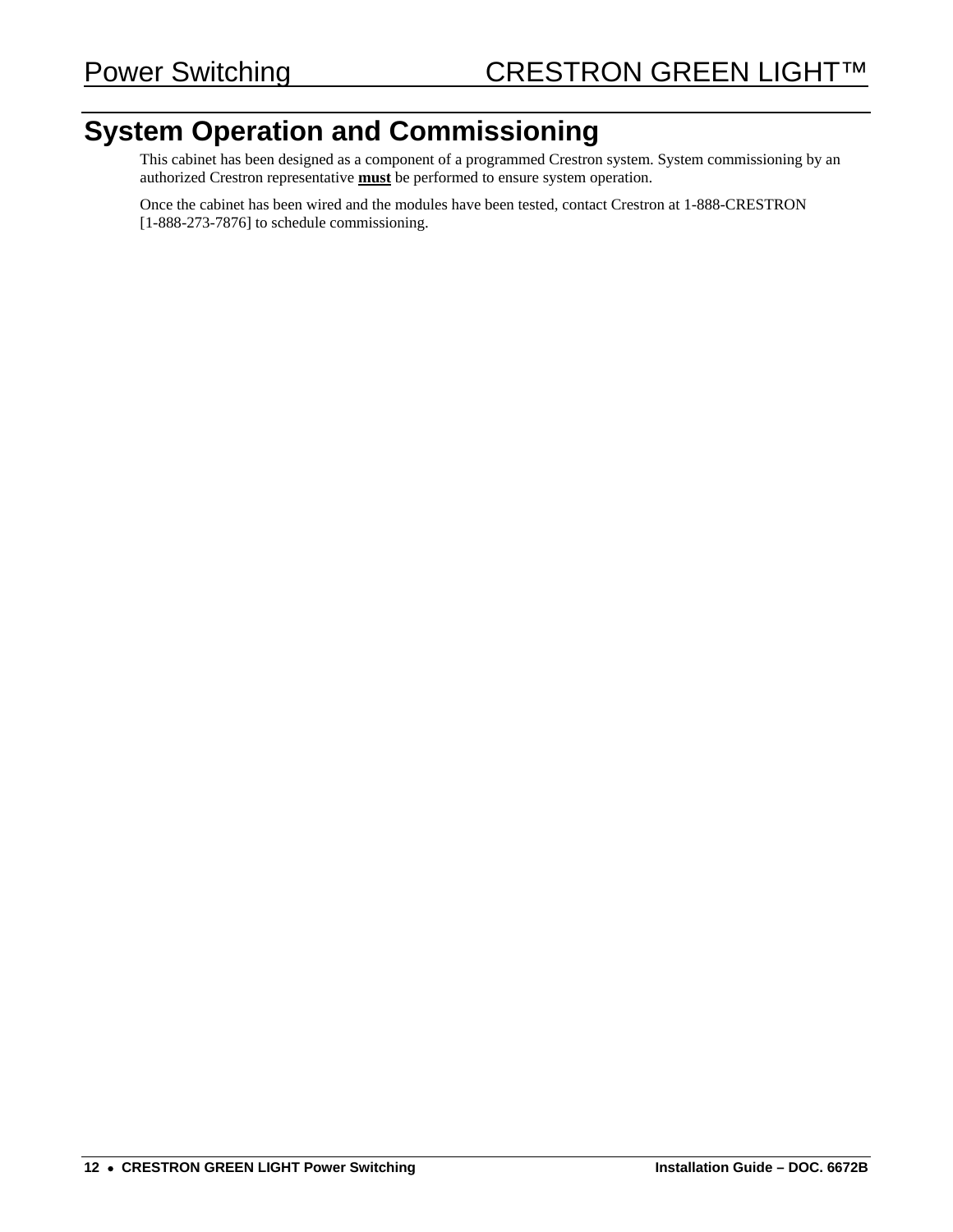# **Problem Solving**

### **Troubleshooting**

The following table provides corrective action for possible trouble situations. If further assistance is required, please contact a Crestron customer service representative.

|  | <b>Troubleshooting</b> |
|--|------------------------|
|  |                        |

| <b>TROUBLE</b>                                                                        | <b>POSSIBLE CAUSE(S)</b>                                                                                                                                | <b>CORRECTIVE ACTION</b>                                                                                                                                                                           |
|---------------------------------------------------------------------------------------|---------------------------------------------------------------------------------------------------------------------------------------------------------|----------------------------------------------------------------------------------------------------------------------------------------------------------------------------------------------------|
| Module(s) does not<br>function.                                                       | Power not delivered to the<br>module.                                                                                                                   | If the module is powered internally, verify that<br>the circuit breaker connected to the first<br>channel on the module is on and delivering<br>power to the module.                               |
|                                                                                       |                                                                                                                                                         | If module is powered externally, verify that the<br><b>POWER</b> port is correctly wired and receiving<br>power.                                                                                   |
|                                                                                       | System commissioning not<br>complete.                                                                                                                   | Arrange for system commissioning.                                                                                                                                                                  |
| Module's <b>PWR</b> LED is<br>flashing.                                               | AC power not present on L1.                                                                                                                             | Check that the branch breaker feeding L1 has<br>not tripped. Note that unit will continue to<br>function, but will draw power from the backup<br>Cresnet power supply.                             |
| Unit cannot be taken out of<br>Override mode                                          | Short (contact closure) exists<br>between <b>G</b> and <b>OVR</b> terminals<br>on any of the OVERRIDE<br>terminals present at bottom of<br>the cabinet. | Determine the reason for the short. Remove or<br>remedy the short (e.g. GLS-PLS-120/277 phase-<br>loss sensor may not have been installed<br>properly, or actual phase-loss has been<br>detected). |
| Fluorescent lamps stay at<br>minimum intensity (0-10V<br>dimmable fluorescents only). | + or - wires are reversed or<br>shorted.                                                                                                                | Verify polarity of + and - wires at ballasts and<br>GLXP-DIMFLV8.                                                                                                                                  |
| Fluorescent lamps stay at<br>maximum intensity (0-10V<br>dimmable fluorescents only). | + or - wires are not connected.                                                                                                                         | Verify polarity of + and - wires at ballasts and<br>GLXP-DIMFLV8.                                                                                                                                  |

### **Further Inquiries**

If you cannot locate specific information or have questions after reviewing this guide, please take advantage of Crestron's award winning customer service team by calling Crestron at 1-888-CRESTRON [1-888-273-7876].

You can also log onto the online help section of the Crestron website [\(www.crestron.com/onlinehelp\)](http://www.crestron.com/onlinehelp) to ask questions about Crestron products. First-time users will need to establish a user account to fully benefit from all available features.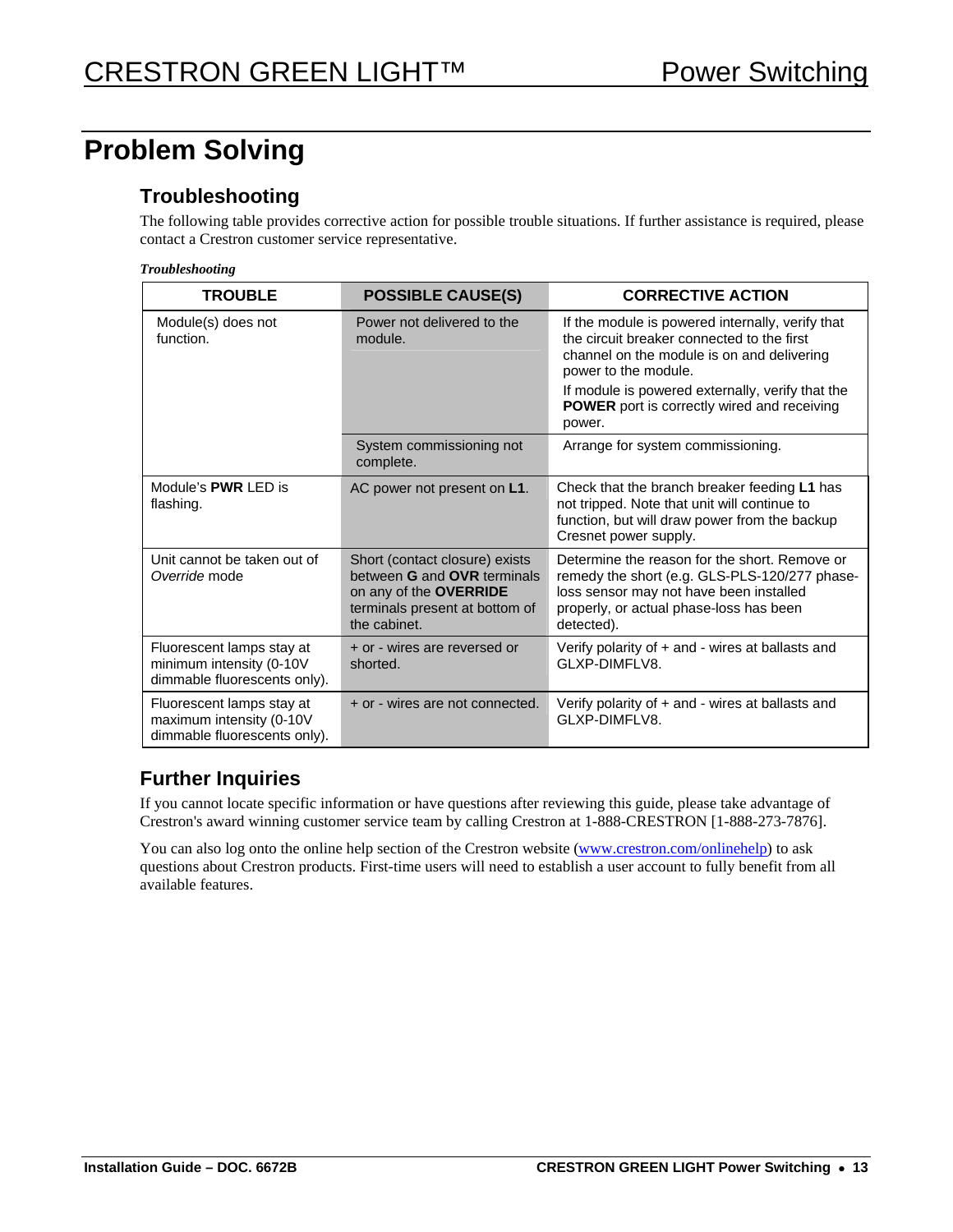# **Appendix A: Setting Module Net IDs**

The following procedure will normally be performed by an authorized Crestron representative as part of the System Commissioning phase. For system wiring and basic testing as described on pages [5](#page-4-0) and [11,](#page-10-1) it is not necessary to perform this step. Only perform this step if instructed by an authorized Crestron representative, or when replacing modules on a system that have already been commissioned (in the latter case the Net ID should be set to match the Net ID of the module being replaced).

The Net ID of each module in the cabinet can be changed from the front panel of each module. The Net IDs of each module in the system must be unique.

To set the Net ID using the front panel:

- 1. Press the recessed **SETUP** button to enter the *Setup* mode. The **SETUP** LED illuminates.
- 2. As shown in the following diagram, press the left button under the **NET ID** display to change the left digit of the Net ID or press the right button under the **NET ID** display to change the right digit of the Net ID number.



3. When the desired Net ID is displayed, press the **SETUP** button to exit the *Setup* mode. The **SETUP** LED extinguishes.

If the **SETUP** button is not pressed, the *Setup* mode will time out after one minute activity and the Net ID will revert back to its original value.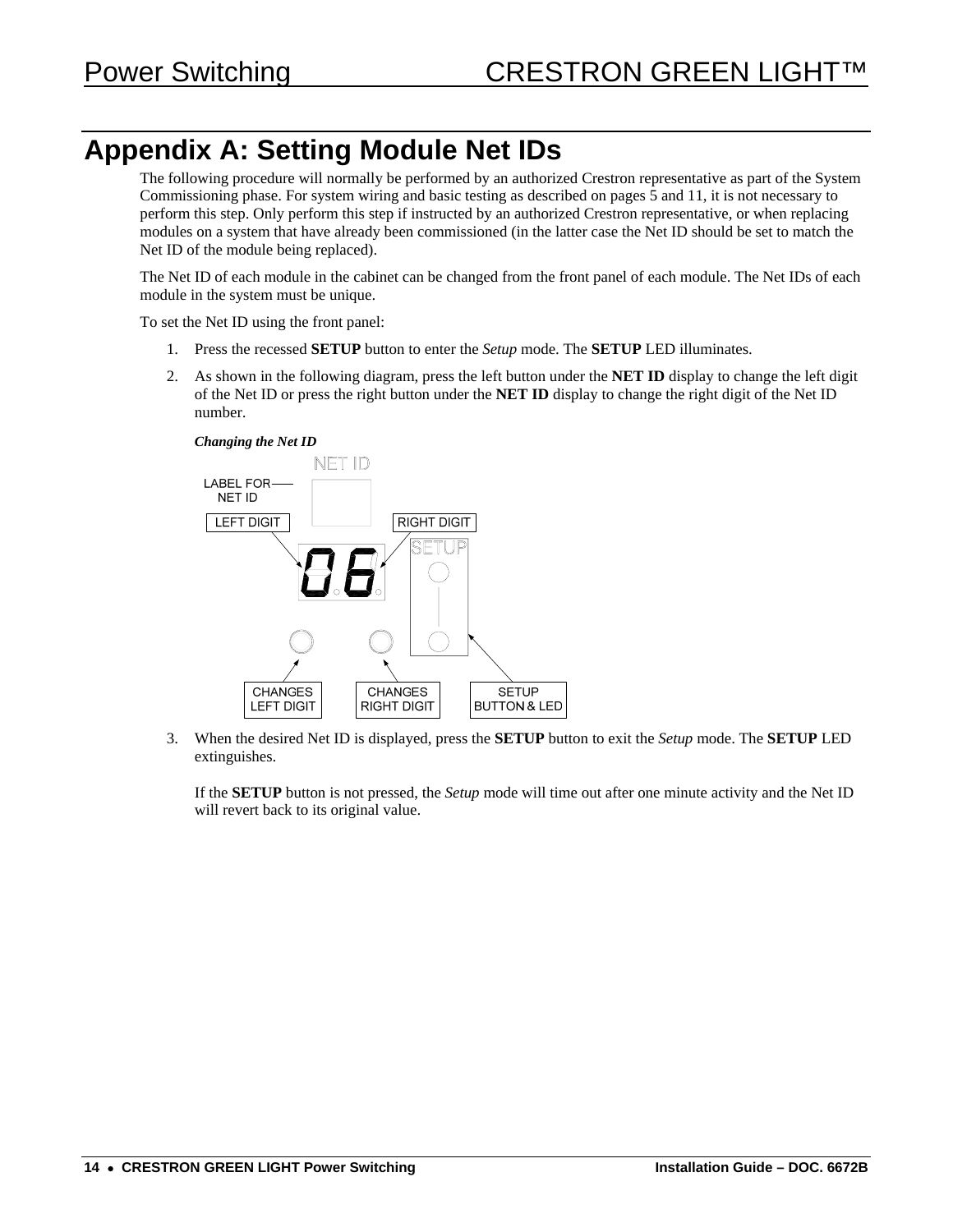# **Appendix B: Module Specifications**

Specifications for the GLXP modules are listed in the following table.

#### *GLXP Module Specifications*

| <b>SPECIFICATION</b>           | GLXP-SW10                                                                                                                                 | GLXP-SW16                                                                                                                                        | GLXP-HSW8                                                                                                                                        | GLXP-HSW12                                                                                                                                       | <b>GLXP-DIMFLV8</b>                                                                                                                                                                                                                                                                                                                                                                                                                  |
|--------------------------------|-------------------------------------------------------------------------------------------------------------------------------------------|--------------------------------------------------------------------------------------------------------------------------------------------------|--------------------------------------------------------------------------------------------------------------------------------------------------|--------------------------------------------------------------------------------------------------------------------------------------------------|--------------------------------------------------------------------------------------------------------------------------------------------------------------------------------------------------------------------------------------------------------------------------------------------------------------------------------------------------------------------------------------------------------------------------------------|
| Description                    | 10 Channel<br>Switch Module                                                                                                               | 16 Channel<br>Switch Module                                                                                                                      | 8 Channel High-<br><b>Inrush Switch</b><br>Module                                                                                                | 12 Channel High-<br>Inrush Switch<br>Module                                                                                                      | 8 Channel 0-10V<br>Fluorescent<br>Dimmer Module                                                                                                                                                                                                                                                                                                                                                                                      |
| Number of Outputs              | 10                                                                                                                                        | 16                                                                                                                                               | 8                                                                                                                                                | 12                                                                                                                                               | 8                                                                                                                                                                                                                                                                                                                                                                                                                                    |
| <b>Cresnet Power</b><br>Usage* | 5 Watts                                                                                                                                   | 5 Watts                                                                                                                                          | 5 Watts                                                                                                                                          | 5 Watts                                                                                                                                          | 5 Watts                                                                                                                                                                                                                                                                                                                                                                                                                              |
| <b>Input Voltage</b>           | $100 - 277$ VAC<br>50/60 Hz                                                                                                               | $100 - 277$ VAC<br>50/60 Hz                                                                                                                      | $100 - 277$ VAC<br>50/60 Hz                                                                                                                      | $100 - 277$ VAC<br>50/60 Hz                                                                                                                      | $100 - 277$ VAC<br>50/60 Hz                                                                                                                                                                                                                                                                                                                                                                                                          |
| Supported Load<br><b>Types</b> | Incandescent.<br>Magnetic Low<br>Voltage,<br>Electronic Low<br>Voltage,<br>Neon/Cold<br>Cathode,<br>Fluorescent<br>Ballast, HID,<br>Motor | Incandescent,<br>Magnetic Low<br>Voltage,<br><b>Electronic Low</b><br>Voltage,<br>Neon/Cold<br>Cathode,<br>Fluorescent<br>Ballast, HID,<br>Motor | Incandescent,<br>Magnetic Low<br>Voltage,<br><b>Electronic Low</b><br>Voltage,<br>Neon/Cold<br>Cathode,<br>Fluorescent<br>Ballast, HID,<br>Motor | Incandescent,<br>Magnetic Low<br>Voltage,<br><b>Electronic Low</b><br>Voltage,<br>Neon/Cold<br>Cathode,<br>Fluorescent<br>Ballast, HID,<br>Motor | <b>Dimmable</b><br>Loads:<br>0-10 VDC<br>dimmable<br>fluorescent<br>ballasts (i.e.<br>Advance Mark 7<br>or other ballasts<br>that comply with<br>the specifications<br>for control by DC<br>voltage in ANSI<br>C82.11:2002 and<br>IEC60929:2006)<br><b>Non-Dim Loads:</b><br>Incandescent,<br>HID, magnetic low<br>voltage (MLV),<br>electronic low<br>voltage (ELV),<br>neon/cold<br>cathode, and<br>fluorescent<br>ballasts, motor |
| <b>Maximum Load</b>            |                                                                                                                                           |                                                                                                                                                  |                                                                                                                                                  |                                                                                                                                                  |                                                                                                                                                                                                                                                                                                                                                                                                                                      |
| Lighting<br>Motor              | 16 A per output<br>1 HP @ 120V<br>2 HP @ 230/277V                                                                                         | 16 A per output<br>1 HP @ 120V<br>2 HP @ 230/277V                                                                                                | 16 A per output<br>1/2 HP @ 120V<br>1 HP @ 230V,<br>1 HP @ 277V                                                                                  | 16 A per output<br>1/2 HP @ 120V<br>1 HP @ 230V,<br>1 HP @ 277V                                                                                  | 16 A per output<br>1/2 HP @ 120V<br>1 HP @ 230V,<br>1 HP @ 277V                                                                                                                                                                                                                                                                                                                                                                      |
| Environmental                  |                                                                                                                                           |                                                                                                                                                  |                                                                                                                                                  |                                                                                                                                                  |                                                                                                                                                                                                                                                                                                                                                                                                                                      |
| Temperature                    | 32° to 104° F<br>$(0^{\circ}$ to 40 $^{\circ}$ C)                                                                                         | 32º to 104º F<br>$(0^{\circ}$ to 40 $^{\circ}$ C)                                                                                                | 32° to 104° F<br>$(0^{\circ}$ to 40° C)                                                                                                          | 32° to 104° F<br>$(0^{\circ}$ to 40 $^{\circ}$ C)                                                                                                | 32° to 104° F<br>$(0^{\circ}$ to 40 $^{\circ}$ C)                                                                                                                                                                                                                                                                                                                                                                                    |
| Humidity                       | 10% to 90% RH<br>(non-condensing)                                                                                                         | 10% to 90% RH<br>(non-condensing)                                                                                                                | 10% to 90% RH<br>(non-condensing)                                                                                                                | 10% to 90% RH<br>(non-condensing)                                                                                                                | 10% to 90% RH<br>(non-condensing)                                                                                                                                                                                                                                                                                                                                                                                                    |
| <b>Heat Dissipation</b>        | 10 BTU/Hr                                                                                                                                 | 10 BTU/Hr                                                                                                                                        | 10 BTU/Hr                                                                                                                                        | 10 BTU/Hr                                                                                                                                        | 10 BTU/Hr                                                                                                                                                                                                                                                                                                                                                                                                                            |

\* Power usage will be zero whenever AC power is present on circuit 1 on the module. Use of Cresnet power is optional.